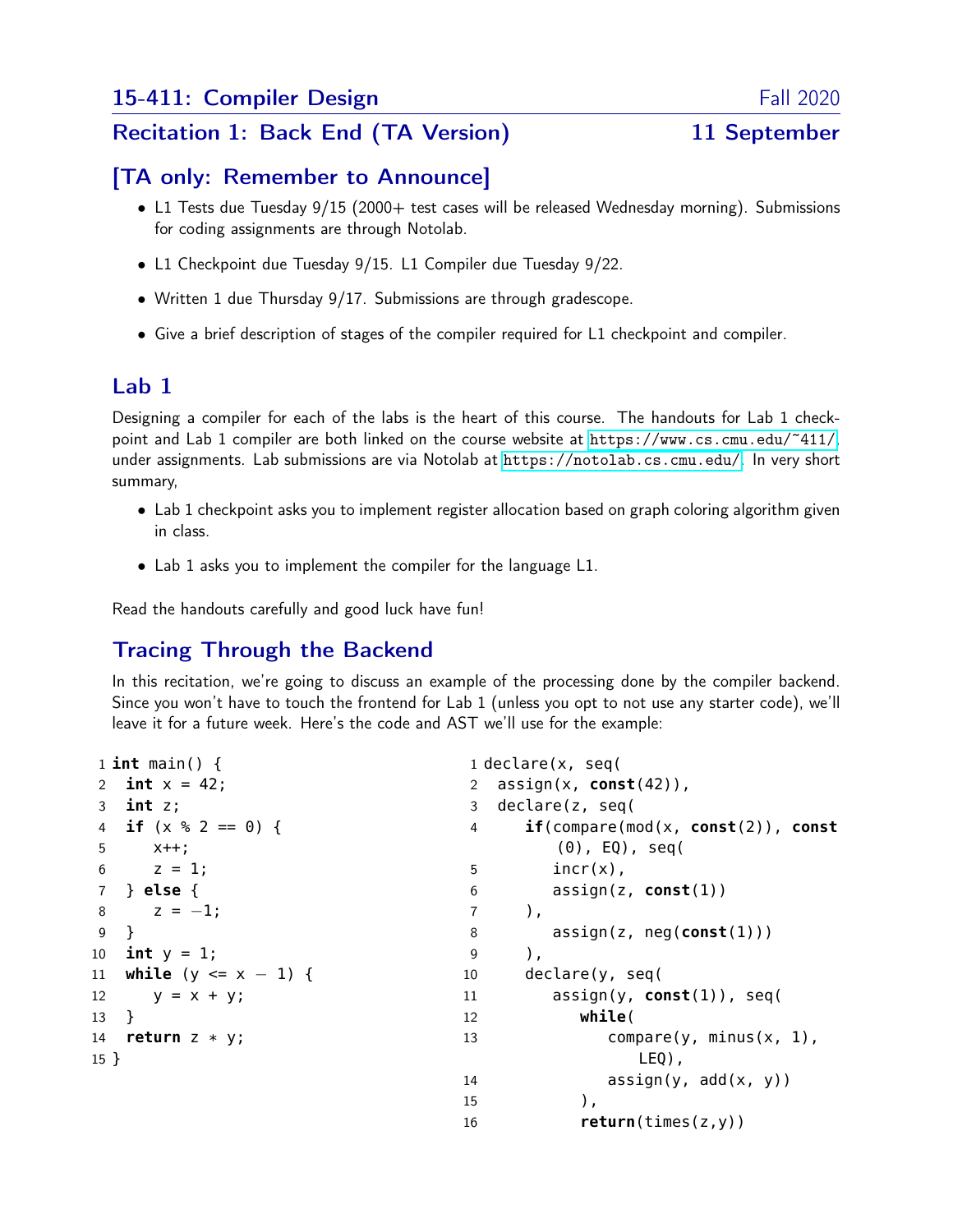| 17                                                  | 19)  |
|-----------------------------------------------------|------|
| 18<br>$\left( \begin{array}{c} \end{array} \right)$ | 20)) |

## Code Generation

As discussed in lecture yesterday, we use the "maximal munch" algorithm to generate abstract 3-address assembly from IR. For each line in the IR, we recursively pattern-match as deep as possible into each sub-expression and generate lines of assembly at each step.

Recall that one formulation of the rules we used in lecture was the following:

|                                                                                         |  | proviso     |
|-----------------------------------------------------------------------------------------|--|-------------|
|                                                                                         |  |             |
|                                                                                         |  |             |
| $e_1 \oplus e_2 \mid \check{e}_1, \check{e}_2, t \leftarrow \hat{e}_1 \oplus \hat{e}_2$ |  | $(t$ fresh) |

and for statements

| $x = e$ | $\check{e}, x \leftarrow \check{e}$                           |
|---------|---------------------------------------------------------------|
|         | return $e \mid \check{e}, r_{ret} \leftarrow \hat{e}, r_{et}$ |

## Checkpoint 0

Translate the above AST into abstract 3-address assembly. You do not need to turn it into SSA form here. NOTE: answers may differ depending on the exact rules you're using in your head to generate instructions.

1 main:

```
2 x \le -423 \text{ } t1 \leftarrow 24 t2 <− x % t1
5 if (t2 == 0) then goto L1 else goto L2
6 L1:
7 x \leftarrow x + 18 z \le -19 goto L3
10 L2:
11 t3 <− 1
12 z \leftarrow t3 * -113 goto L3
14 L3:
15 y \le -116 L4:
17 t4 <- x - 118 if (y <= t4) then goto L5 else goto L6
19 L5:
20 t5 <− x + y
21 y <− t5
22 goto L4
23 L6:
```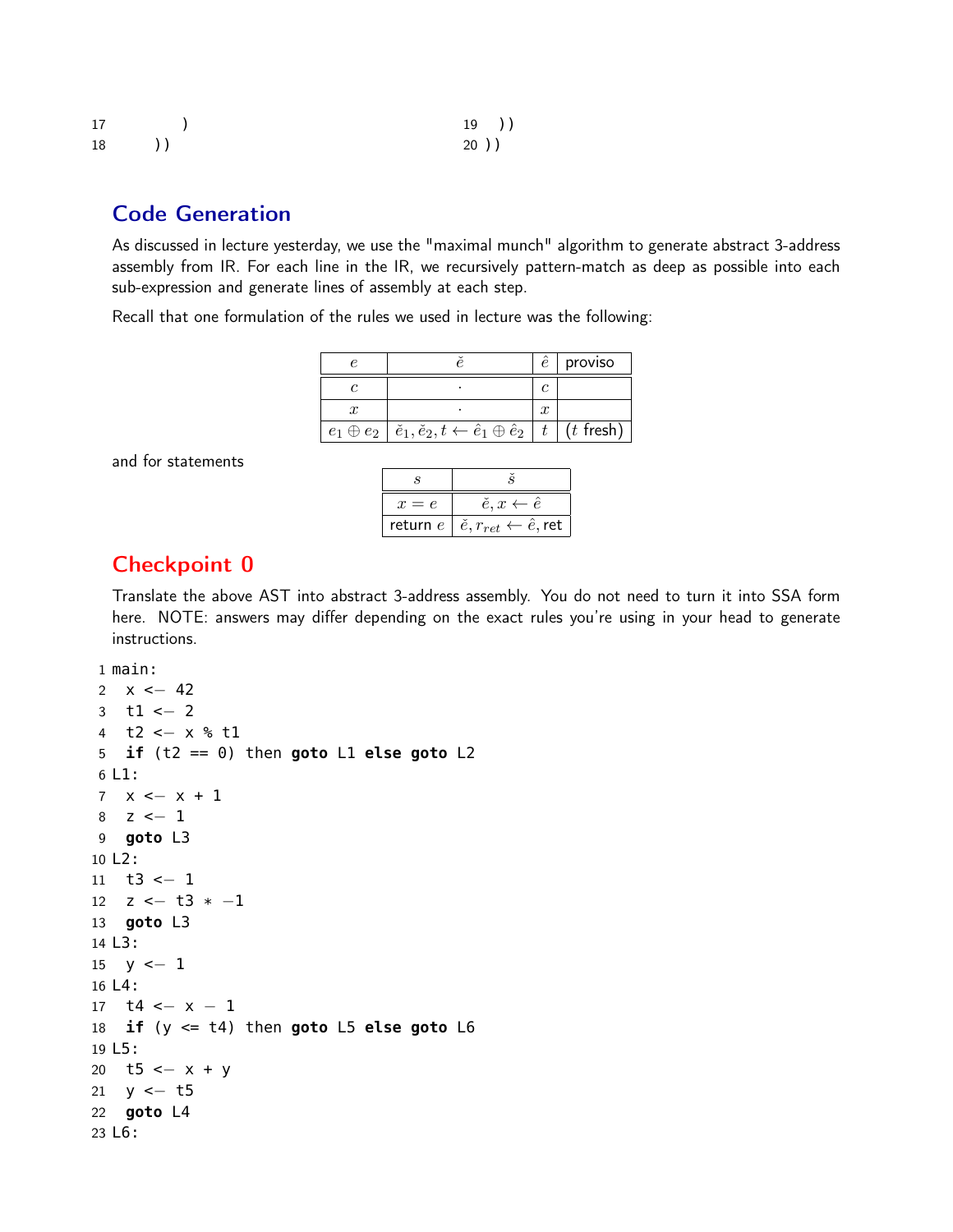```
24 %eax <− z * y
25 return
```
# Checkpoint 1

Draw the control flow graph (CFG) based on the 3-address assembly. Think about where you need to put Φ functions if you turn it into SSA form.



```
1 main:
2 \times 0 < - 42
3 t1 <− 2
4 t2 <− x0 % t1
5 if (t2 == 0) then goto L1 else goto L2
6 L1:
7 x1 <− x0 + 1
8 z0 \le -19 goto L3
10 L2:
11 t3 <− 1
12 z1 <− t3 * −1
13 goto L3
14 L3:
15 x2 \leftarrow \phihi(x1, x0)
16 z^2 < phi(z^0, z^1)
17 y0 \le -118 L4:
```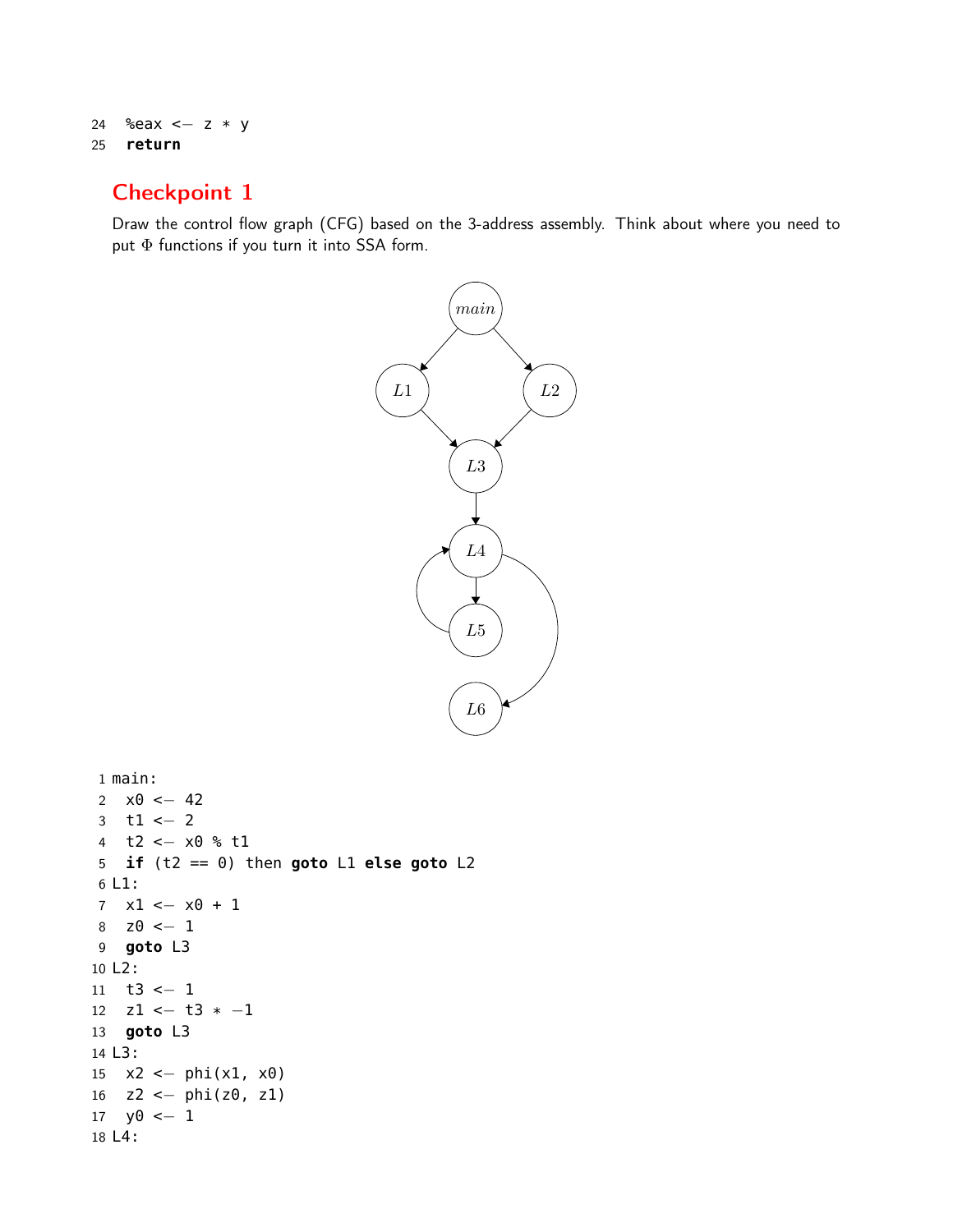```
19 y1 <- phi(y0, y2)
20 t4 <− x2 − 1
21 if (y1 <= t4) then goto L5 else goto L6
22 L5:
23 t5 <− x2 + y1
24 y2 <− t5
25 goto L4
26 L6:
27 %eax <- z2 * y1
28 return
```
# Maximum Cardinality Search

From the last recitation, you already know how to perform liveness analysis and construct interference graph. For this program, the graph is given here (as exercise, you could construct the graph yourself):



In order to color the interference graph using the greedy algorithm, we need to decide on an order in which to process the vertices. We do this using the Maximum Cardinality Search algorithm. We first assign a weight of 0 to each vertex. Then, at each step, we:

- (a) Choose a vertex with maximal weight from the working set
- (b) Add it to our ordering and remove it from the working set
- (c) Increment the weights of all of its neighbors

This algorithm produces an ordering which is optimal for chordal graphs.

## Checkpoint 2

Use Maximum Cardinality Search to generate an ordering of the vertices in the example above. Break ties by choosing the vertex that is lexicographically first.

%eax, t1, x, t2, t3, t4, y, z, t5

# Greedy Graph Coloring

Once we have an ordering, we can assign registers to each of the temps in our program. Ignoring